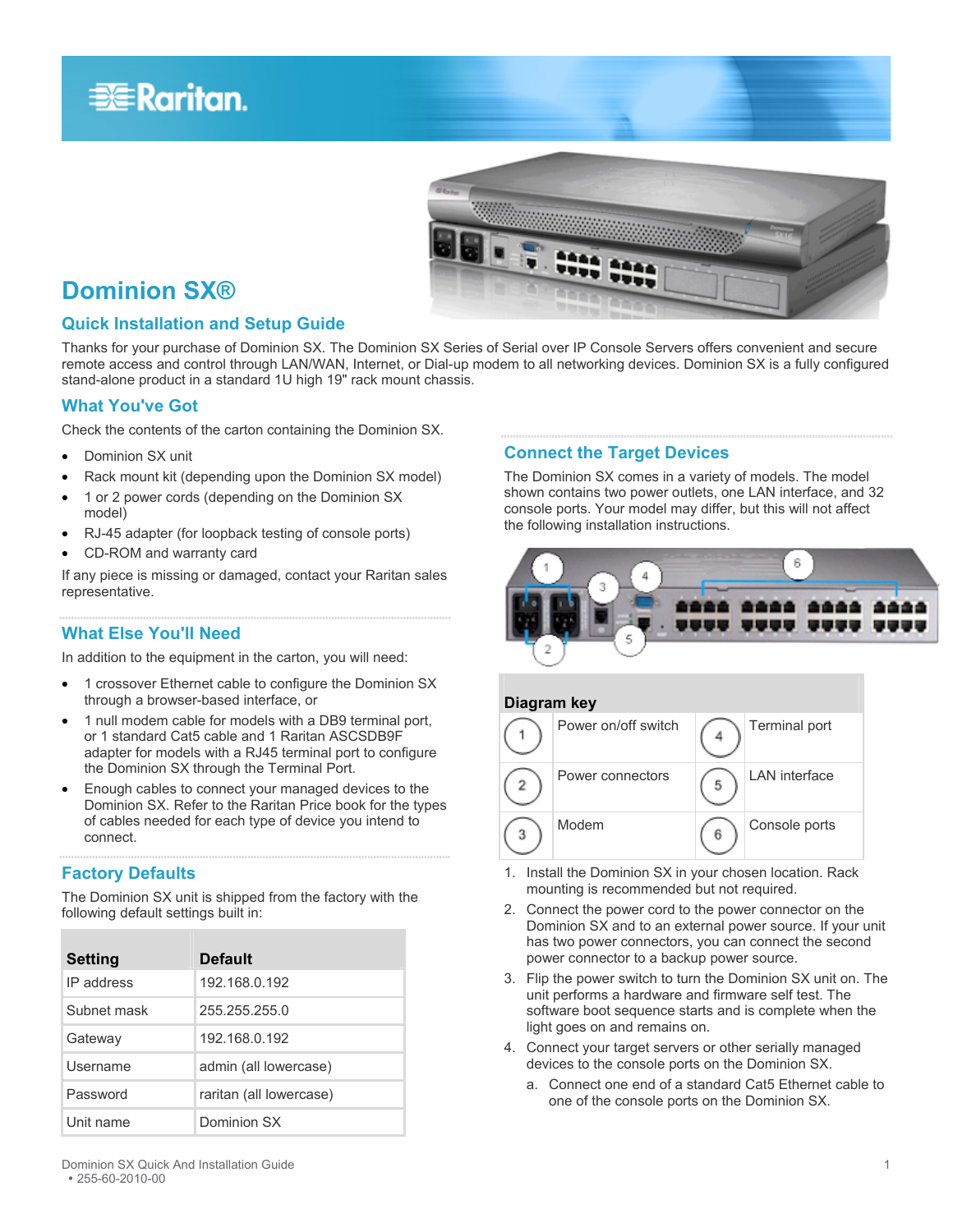

- b. Connect the other end to a Raritan Nulling Serial Adapter (p/n ASCSDB9F, ASCSDB9M, ASCSDB25F, ASCSDB25M) as appropriate.
- c. Connect the adapter to the console port on the target device.

**Important: Many Cisco and Sun devices have console ports with non-standard RJ-45 connections. Most can be connected to the Dominion SX with a "serial rollover cable." This is NOT a standard Ethernet cable or crossover Ethernet cable. If you have misplaced the rollover cable that came with your Cisco or Sun device, you can purchase one from Raritan (Part Number CRLVR-15 or CRLVR-1).** 

#### **Configure the Dominion SX Using a Browser**

You can configure the Dominion SX using a Web browser or a command line interface (CLI). If you prefer a CLI, skip this section and proceed directly to the next section.

- 1. Connect a computer to the LAN interface on the Dominion SX using a crossover Ethernet cable. If your Dominion SX has two LAN interfaces, use LAN1.
- 2. Make sure the computer has a route to the Dominion SX's default IP address (192.168.0.192). Open a console window and enter the route print command. If the default IP address is NOT on the Active Routes list, do the following:
	- a. On a Windows machine, type ipconfig and note your IP address. Then type: route add 192.168.0.192 <installation computer IP address>
	- b. On a Unix or Linux machine, type ifconfig and note your IP address. Then type: route add 192.168.0.192 <installation computer IP address> -interface
	- c. Type: ping 192.168.0.192. This should produce a reply. If it does not, check the physical connection between the computer and the Dominion SX, and make sure you executed the route add command correctly.
- 3. Open a browser and enter this URL: http://192.168.0.192
- 4. When the Login window appears, enter the default username (admin) and password (raritan). Use all lowercase letters.
- 5. You will be prompted to change the default password. Do so now, and be sure to remember this password for future login.
- 6. Choose Setup > Network. In the Network Basic Settings panel, select an IP configuration method (DHCP is enabled by default), give Dominion SX an IP address, subnet mask, and gateway address on your LAN. You can give the unit a name to help identify it (up to 64 characters, but special characters and spaces are not allowed.) and a domain (required to send SMTP messages).

Note: If DHCP is selected and the client computer used to configure Dominion SX via crossover cable is running a

DHCP server, the Dominion SX will not be accessed at 192.168.0.192, but instead at any IP address the configuring machine assigns.

- 7. The Dominion SX will now reboot. Once it is rebooted, enter new IP address in a browser and log in again using your new password.
- 8. Choose Setup > Date/Time.
	- a. Select your time zone from the drop-down menu in the UTC Offset field.
	- b. You can enter the date and time manually, or you can enter the IP addresses of up to two Network Time Protocol (NTP) servers.
	- c. When you are finished, click OK. The Dominion SX's clock is now set.
- 9. Choose Setup > Port Configuration. You can now configure each console port that has a target device connected to it:
	- a. Click the checkbox next to a port with a target device connected to it. If more than one target device will have the exact same settings, you can select multiple ports.
	- b. Click Edit to display the settings for the port(s) and enter the following information. When finished, click OK and repeat for any other ports.
	- Name A name to identify the device connected to the port
	- Application The application used to communicate with the target device
	- Bits Per Second The port speed of the target device
	- Parity Bits The number of bits used for parity checking
	- **Flow Control The type of flow control used to regulate** data communications
	- Emulation The terminal communications protocol used by the target device

Congratulations! Your Dominion SX is configured and ready for use. We suggest you get started by doing the following:

- 1. Create additional user profiles and groups.
- 2. Enhance the authentication and security capabilities of Dominion SX.
- 3. Launch the Raritan Serial Console (RSC) and manage your target devices remotely.

#### **Configuring Dominion SX Using the Command Line Interface**

- 1. Connect a computer to the Terminal port on the Dominion SX. This port is a DB9 male port on all models except those that have 2 power connectors and 2 LAN interfaces. These models have both RJ-45 connectors and DB9 male port, such as Dominion SX model - DSXA-16-DL.
- 2. Open a terminal emulation program and connect to the Dominion SX. Make sure the communications parameters are set to 9600 bps, no parity, 8 data bits, and 1 stop bit.